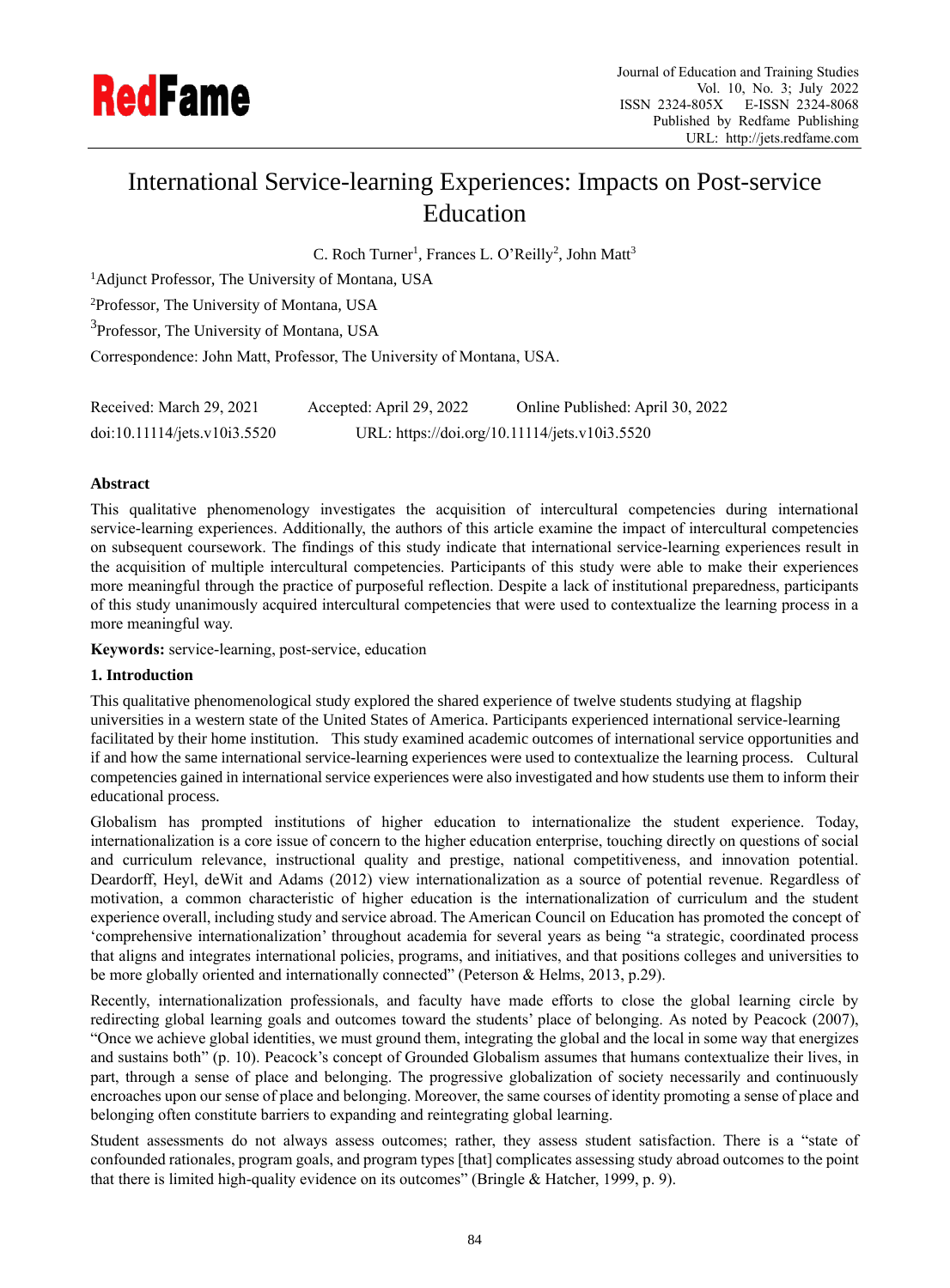The central question guiding this research was: how does an international service-learning experience, facilitated by a four-year educational institution, ultimately inform the educational process for student participants?

#### **Definition of Terms**

**Globalism.** "The broad economic, technological and scientific trends that directly affect higher education and are largely inevitable in the contemporary world" (Altbach, 2006, p. 123).

**Grounded globalism.** A concept that assumes that humans contextualize their lives, in part, through a sense of place and belonging (Peacock, 2007).

**Intercultural competence.** "Effective and appropriate behavior and communication in intercultural situations" (Deardorff, 2006, p. 249).

#### **International service-learning.**

"A structured academic experience in another country in which students (a) participate in an organized service activity that addresses identified community needs; (b) learn from direct interaction and cross-cultural dialogue with others; and (c) reflect on the experience in such a way as to gain further understanding of course content, a deeper appreciation of the host country and the discipline, and an enhanced sense of their own responsibilities as citizens, locally and globally." (Bringle , Hatcher, & Jones, 2011, p. 19)

#### **Research Design**

The Phenomenological approach seeks to uncover the lived experience in ways that other qualitative approaches are unable. According to Van Manen (1990), "Anything that presents itself to consciousness is potentially of interest to phenomenology, whether the object is real or imagined, empirically measurable or subjectively felt" (p. 9). The lived experience is how one perceives their own presence in the world at the time of specific events and truths (Morse & Richards, 2002).

#### **Sub-questions**

- 1. What were the means by which students were made aware of the expected acquisition of intercultural competencies while serving abroad?
- 2. What, if any, kinds of reflective exercises have students participated in after their international service-learning experience?
- 3. How have students used newly acquired intercultural competencies to inform the educational experience following an international service-learning experience?
- 4. What, if any, underlying themes emerged from international service-learning experiences and how have they informed the educational process following that experience?

#### **Participants**

Participants for this study were purposefully selected. Participants were selected based on specific criteria. All participants have had different service-learning experiences, although they may have had those experiences in the same country. The inclusion criteria for participants was as follows:

- 1. Participants must be students at one of the two flagship institutions [in the western state being studied].
- 2. Participants must have participated in an international service-learning experience that was facilitated by their educational institution.
- 3. Participants must be seeking a four-year degree.
- 4. Participants must have spent at least 15 19 hours of service learning outside of the United States [of America].

#### **Data Collection Procedures**

Data were collected by interviewing participants in person soon after their international service learning experience. The personal identifiers of participants have been kept separate from data. Written permission to record interviews was received prior to conducting interviews. All interviews were recorded and transcribed in order to achieve the highest level of accuracy in reporting. The researcher using pseudonyms to protect the identity of participants completed transcriptions. Interview questions were structured in such a manner that they would guide the conversation. Interview protocol questions were established based on the sub-questions.

1. What were the means by which students were made aware of the expected acquisition of intercultural competencies while serving abroad? (This question was meant to establish the level of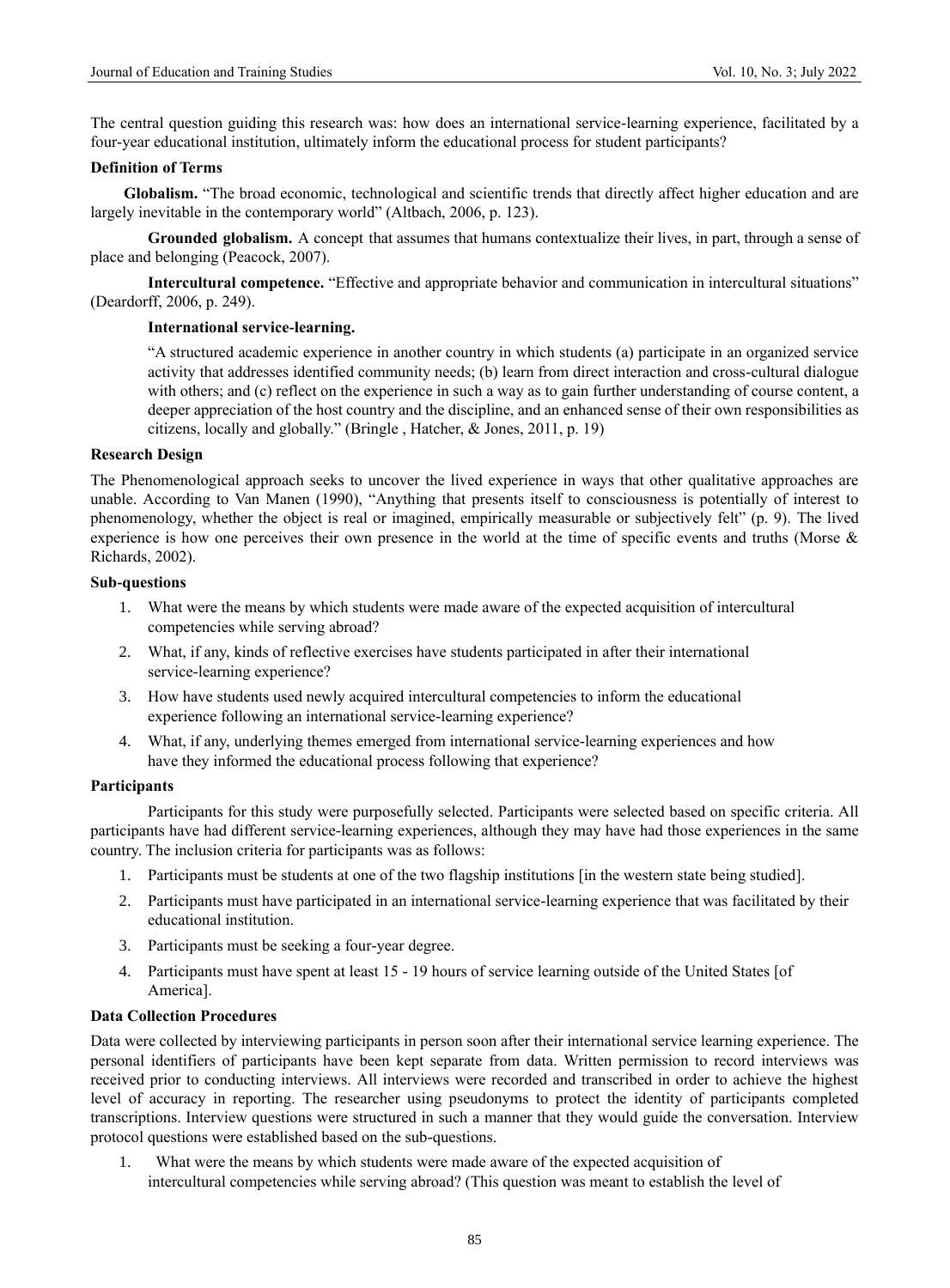understanding participants have of intercultural competencies and the extent to which their home institution was involved.)

- a. Can you provide a working definition of the term "intercultural competence," and if so what is it?
- b. How did your institution prepare you for the acquisition of intercultural competencies prior to your international service-learning experience?
- c. How did you prepare yourself for serving in a multi-cultural setting?
- d. What intercultural competencies did you expect to gain prior to your international service-learning experience?
- e. Please describe the interactions and service you were engaged in and how they led to the acquisition of intercultural competencies.
- f. Intercultural competencies can be categorized by knowledge, skills, and attitudes. Have you acquired any of the following six intercultural competencies, and if so please explain the process by which they were acquired?
	- i. Cultural self-awareness
	- ii. Culture specific knowledge
	- iii. View of the world from the perspective of other cultures
	- iv. Patience and perseverance when interacting in multi-cultural settings
	- v. Openness to other cultures
	- vi. Curiosity of other cultures
- 2. What, if any, kinds of reflective exercises have students participated in after their international service-learning experience? (This question is meant to establish the extent to which participants' home institution intervene with international service-learning experience reflection.)
	- a. How long was your service-learning experience?
	- b. Was your service-learning experience immersive?
	- c. What reflection exercises (i.e. journals, group conversations, follow up academic exercise) were offered to you by your institution following your international service-learning experience?
	- d. What self-guided reflection exercises did you partake in following your international service-learning experience?
- 3. How have students used newly acquired intercultural competencies to inform the educational experience following an international service-learning experience? (This question was meant to determine whether or not participants utilized intercultural competencies in subsequent coursework.)
	- a. How have you utilized the intercultural competencies acquired during your international service-learning experience to better perform in the educational setting?
	- b. What impacts, if any, do the newly acquired intercultural competencies have on your educational experience post-service?
	- c. How has your international service-learning experience helped you contextualize your learning process?
- 4. What, if any, underlying themes emerged from international service-learning experiences and how have they informed the educational process following that experience? (This question was mean to establish common themes identified by participants.)
	- a. What have been the major themes associated with your international service-learning experience based on the multi-cultural nature of your experience?
	- b. How have those themes informed your educational experience following your international service-learning experience?

#### **2. Data Analysis**

Interview results were stored using a database in order to easily file and retrieve themes that emerged during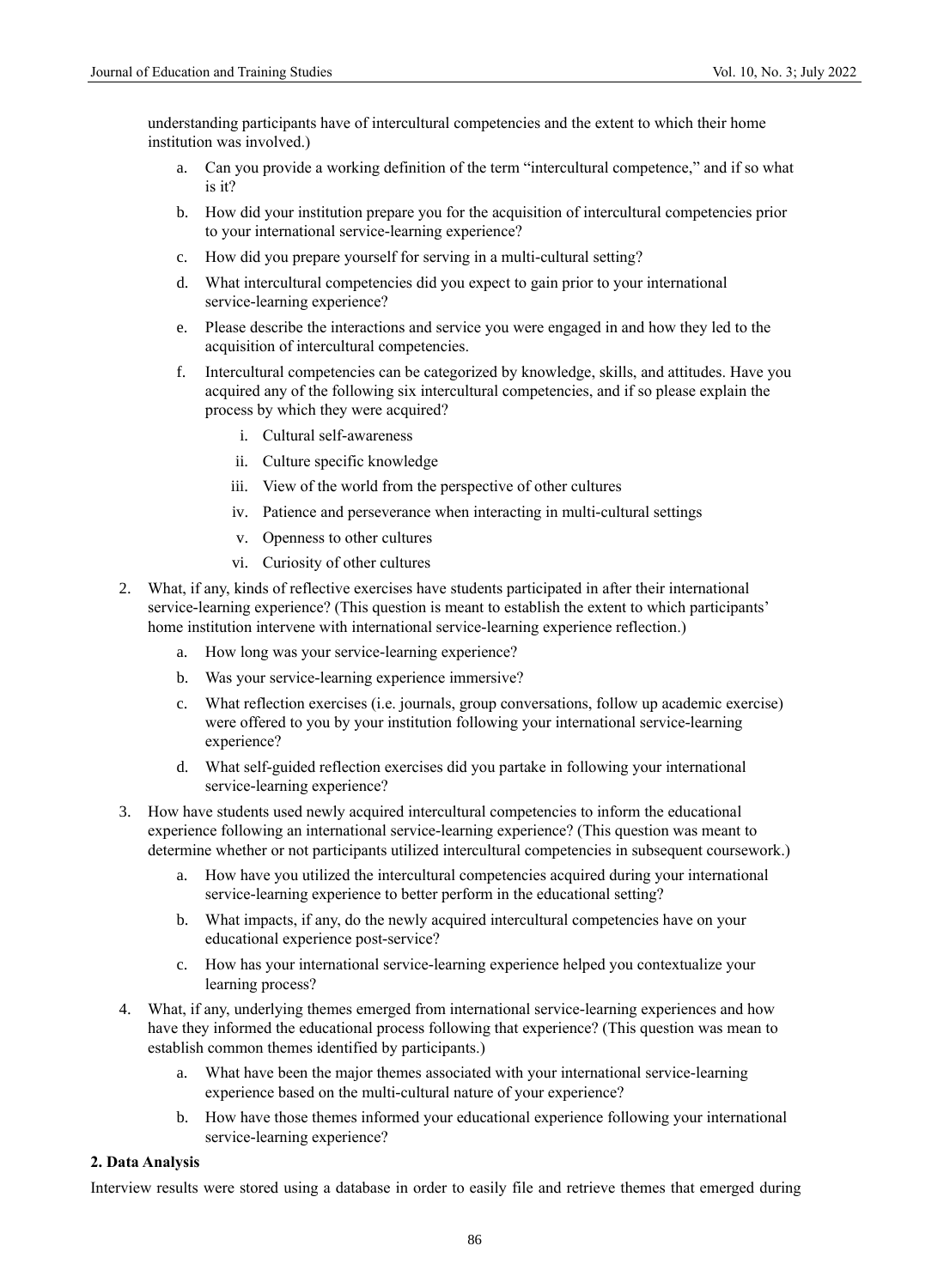data analysis. Analysis followed Creswell's (2013) process for phenomenological analysis. Initially, the researcher's personal experiences was bracketed so that "focus can be directed to the participants in the study" (Creswell ,2013, p. 193). Next, significant statements were identified and categorized by meaning units. The researcher then gave textural and structural descriptions, which when combined, make up the essence of the experience.

#### **3. Findings**

## Researcher Experiences

Phenomenologists choose an abiding concern to study (Van Manen, 1990). As a result, the researcher assumes the risk of personal experiences impacting the study. Creswell (2013) suggests "In some forms of phenomenology, the researcher brackets himself or herself out of the study by discussing personal experiences with the phenomenon" (p. 77). This is referred to as epoche (Moustakas, 1994) or bracketing (Creswell, 2013). Epoche is rarely perfected. But, the mere act of bracketing one's own experience allows the consumer of research a better understanding of how the researcher's personal experiences may have influenced the research.

The researcher began by journaling as a means for reflection. The researcher has extensive experience abroad, having traveled to or lived in the following countries: Canada, Mexico, the Bahamas, Australia, Singapore, Hong Kong, Thailand, the United Arab Emirates, Bahrain, the Netherlands, Germany, Denmark, Belgium, France, and Poland. Additionally, the researcher has experienced service-learning as a researcher, participant, and facilitator. None of the international experiences were for educational purposes. However, self-guided reflection exercises have revealed the acquisition of intercultural competencies that are part of this study. As a member of the North Atlantic Treaty Organization (NATO), the researcher was constantly subjected to multi-cultural settings. As a result, ethno relativism was achieved naturally. Having acquired the intercultural competencies related to this study, the researcher introduced a natural bias to assume that all participants had similar experiences. Having bracketed the researcher's personal international experiences, the researcher acknowledges the risk and has safeguarded against any leading statements that might encourage faulty answers by participants.

The researcher also brings a natural bias toward service-learning as a form of experiential learning. Having facilitated, advocated for, written, and researched service-learning experiences, the researcher brings to this study a bias toward service-learning as a valuable component to the educational process. There are opponents to service-learning. While opposition is limited, the researcher was mindful during data collection not to let personal biases influence participant answers.

Table 1 provides participant demographic information, including gender, the location of their service-learning experience, and the duration of their experience.

| Pseudonym      | Gender           | Locale          | Duration of Experience |
|----------------|------------------|-----------------|------------------------|
|                |                  |                 |                        |
| PI             | $\boldsymbol{F}$ | Germany         | 5 months               |
| P <sub>2</sub> | $\boldsymbol{F}$ | Costa Rica      | 7 months               |
| P <sub>3</sub> | $\boldsymbol{F}$ | Kenya           | 6 weeks                |
| P <sub>4</sub> | $\cal F$         | Mexico          | 3.5 months             |
| P <sub>5</sub> | $\boldsymbol{F}$ | Tanzania        | 4 weeks                |
| P6             | $\cal F$         | Kenya           | 6 weeks                |
| P7             | $\cal F$         | Argentina       | 3 months               |
| P8             | $\cal F$         | Malaysia        | 5 months               |
| P9             | $\boldsymbol{F}$ | <b>Thailand</b> | 6 months               |
| P10            | $\overline{M}$   | Albania         | 5 weeks                |
| P11            | $\overline{M}$   | Nicaragua       | 6 weeks                |
| P12            | $\overline{M}$   | France          | 6 months               |

Table 1. Participant Demographics

*Note.*  $P =$  Participant,  $M =$  Male,  $F =$  Female, Locale = Country of experience.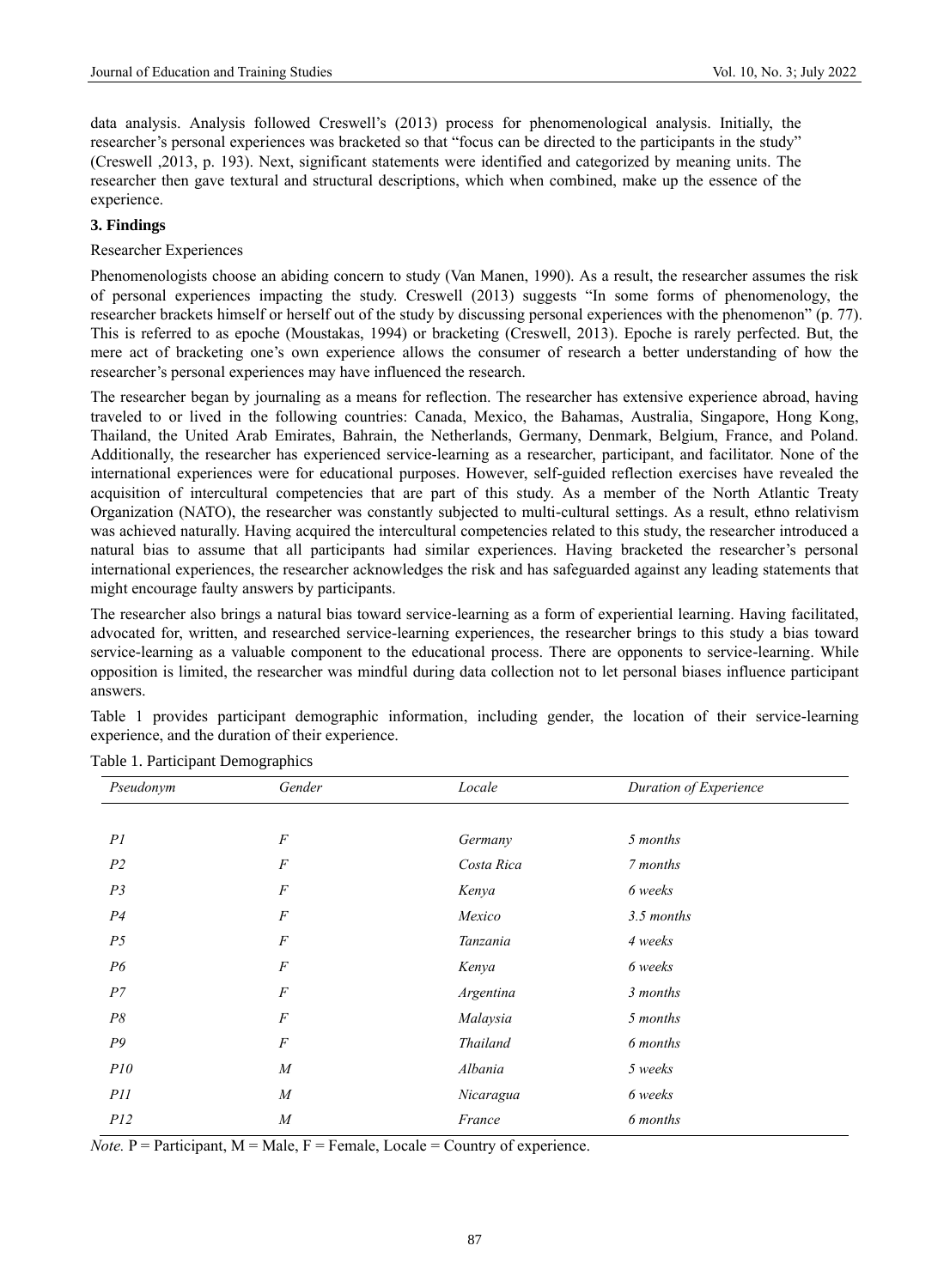#### **Textural Descriptions**

Participants in this study experienced service-learning in a cultural environment different than their native culture. Many experienced social inequities, putting on display stark differences between their native culture in America and the culture in which their service-learning experience took place. The emerging themes were: (a) lack of standard institutional preparation for the acquisition of intercultural competencies, (b) nearly unanimous acquisition of identified intercultural competencies associated with this study, (c) journaling and peer-to-peer interactions were heavily utilized for self-guided reflection, (d) participants utilized intercultural competencies and international experiences to inform subsequent education, and (e) acquired a deeper understanding of gender roles in different cultures.

#### **Lack of standard institutional preparation**

Nearly all participants described a lack of intentional institutional preparation regarding intercultural competencies. Most participants were able to provide their own working definition of the term *intercultural competency*, but none had been introduced to the term by their home educational institution. While participants took measures to prepare themselves, and at times, cited pre-experience coursework as a means for preparation, none were afforded specific academic exercises meant to prepare them for the acquisition of intercultural competencies. However, upon reflection, it was apparent that lessons learned throughout their coursework proved to be greatly beneficial to their international service-learning experience. While participants did not see a well defined institutional model for preparing them to serve abroad, they all cited some sort of institutional experience that aided them in preparing for their experience.

The fact that participants did not receive any institutional preparation did not result in a total lack of preparation for the experience. Rather, participants were adequately prepared for international service-learning after having taking personal steps to prepare themselves. This component of the process was organic, meaning there was no standardized means of preparation.

#### **Acquisition of Identified Intercultural Competencies Associated with this Study**

Despite not having been formally prepared for the acquisition of intercultural competencies, participants nearly unanimously shared the experience of acquiring the six intercultural competencies associated with this study including (a) cultural self-awareness (b) culture specific knowledge (c) view of the world from the perspective of other cultures (d) patience and perseverance when interacting in multi-cultural settings (e) openness to other cultures and (f) curiosity of other cultures.

Beginning with cultural self-awareness, participants unanimously responded as having increased cultural self-awareness following their shared experience. A participant described an event that highlights her increased cultural self-awareness by saying "*…when I was at this pharmacy with my Mexican friend and I was doing the talking because she's a little more shy and, I mean, maybe that's probably American identity that we're like, 'go guys' as far as asking questions. Like, 'yah, I'm the American, I can handle this*.'" This participant described improved cultural self-awareness by explaining situations where she saw herself as taking on stereotypical characteristics of the American culture while interacting in multi-cultural situations. Conversely, another participant described her experience in terms of differences. "*There was a lot of differences that I noticed and I'm pretty good at adapting to that kind of thing. So, I did my best to adapt because I don't want to just standout*." This participant's awareness of her native culture came in the form of attempting to blend in to the multi-cultural environment, saying "*mostly the easiest way to do that was just, like, dressing the same as other people there*."

Culturally specific knowledge was described by many participants as the result of interacting closely with locals. A participant described her experience by saying "*When we made local friends, [they] really guided our experience and, … what that experience mostly was, was being guided through Islam. And so, I learned a lot because they are super open to answering our questions…because they don't want to be judged for how they think and what they believe in*." This sentiment echoed throughout interviews with participants reporting very welcoming environments with hosts and peers willing to share local cultural knowledge.

With only a few exceptions, participants gained an understanding of the world from the perspective of other cultures through interactions with locals. One third of the participants noted regular dialogue relating to the American political atmosphere. With all of the participant experiences taking place during the 2016 political campaign, participants noted frequent questioning regarding the Trump campaign. A participant said "*Well, I mean, the election in the US was going through the primary at the time… and that was even before Trump was the prime candidate, so there are a number of republicans and a lot of people are asking me 'oh, yeah, you know Donald Trump? Is he really seriously going to be the president?'"* Conversations such as this allowed participants a better understanding of how other cultures perceive American politics and outside cultures at large.

Another participant had a similar experience saying, "*So I realized when I was there that America is not the only place*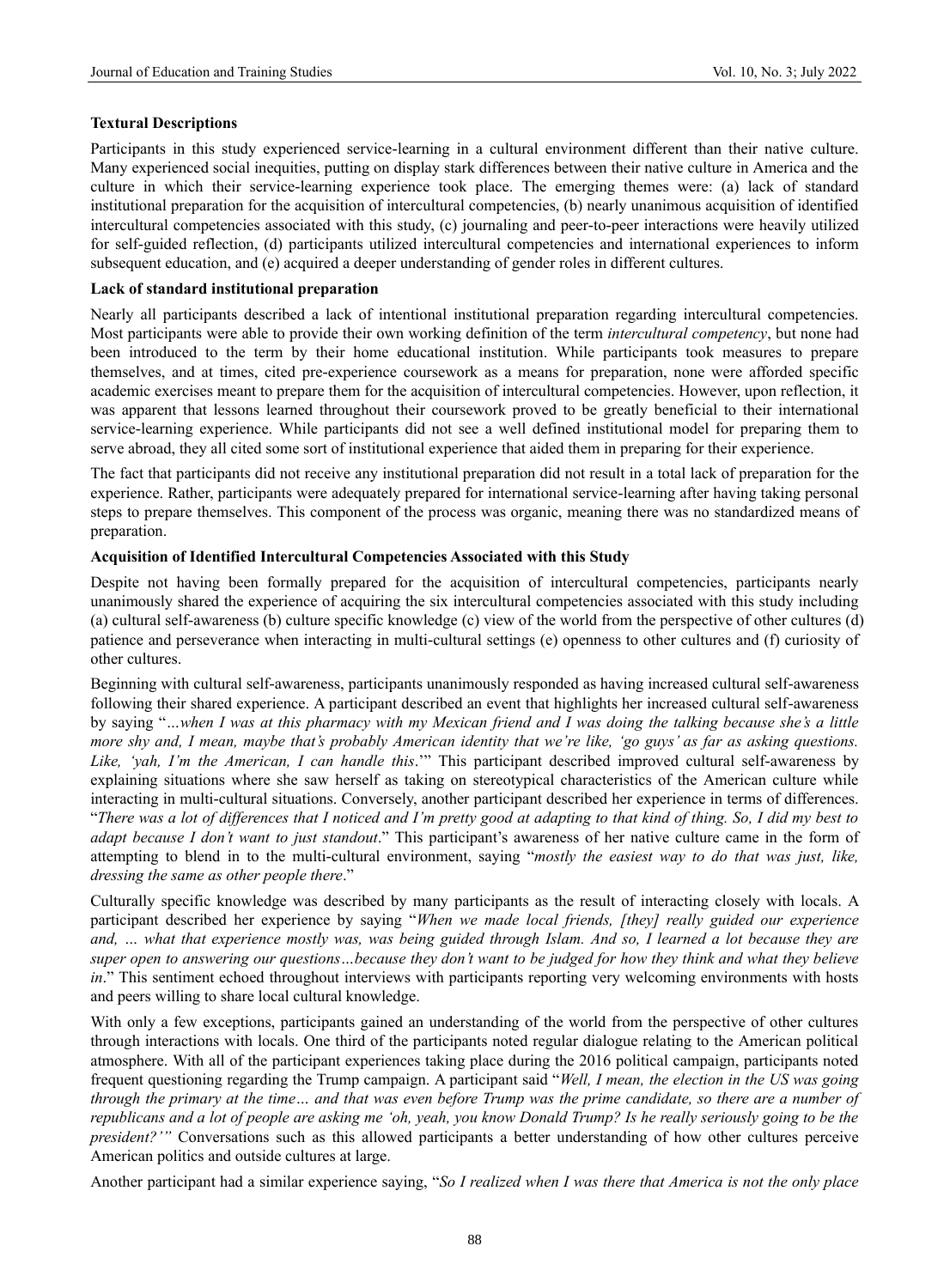where people kind of lump other cultures together because they would have sort of a tendency to lump England and *America together because we're all kind of white English speakers and they didn't really like either for various reasons. In a general setting, if they met an American then that's fine, but generally they were really fans of England."* He went on later to say, "*They would tell, like Obama wanted to visit Argentina while I was there and they were like "Obama, go home because we don't like America.'"*

Patience and perseverance were largely reported to have been acquired due to language barriers, and at time simply due to cultural differences. Language barriers are often the first barrier met in multi-cultural settings. As a result, when experiencing such an interaction, participants had no choice but to exercise patience in order to allow enough time for communication to be achieved. A participant described her experience as challenging due to language barriers. But, she describes a high level of patience when interacting with others. "*I don't know, just because someone can't communicate well with you doesn't mean that they're not thinking or they're unintelligent. I think sometimes, … maybe when I first speak it's just like you have to realize that. You have to realize that they still think even though they can't communicate with you as well."*

Another participant reflected the communication responsibility on herself by saying, "*when we are going into a new culture, you can't expect to, I mean, you're going to offend people and you have to be patient with yourself."* She went on later to add "*I just noticed being here in the US, I'm a little bit more patient with other people too, and giving people time … I think [that is] something …you learn when you go elsewhere because you learn how to understand people and how to ask questions and to really engage with people and that takes a ton of patience."*

Participants reported increased openness to other cultures after having been exposed to multi-cultural settings. The acquisition of this intercultural competency dovetailed with the acquisition of the final competency related to this study, curiosity of other cultures. A participant began by describing what she saw as common misconceptions of other cultures. "*There are so many theories behind other cultures and why they're doing what they're doing. Like as a woman for example, the theory is that they're oppressed, you know? Cause that certainly goes out the window and just hearing their story, where they're coming from."* In this case, the participant was able to identify a common misconception, and identify how one might overcome that misconception by being open to differences among other cultures.

Another participant described her increased openness of other cultures as resulting from regular interactions with other cultures. "*Just being able to accept other people or what they're doing and learning, yeah, that I'm not from the best way of doing anything. There's no best way. That was really a big thing that opened my eyes. It's like realizing… other people do things differently and that's fine and that's good and, just being one of a few white people or American in the city, just realizing that I was one of the minorities."*

Increased openness to other cultures tended to result in increased curiosity of other cultures. A participant describes her experience by saying "*I think* [openness to other cultures] *something that grows more and more each time you experience a new culture, at least it has for me. I feel like it's something that's increasing more and more and I think I'm more interested now to the subtle differences."* Another participant stated, "*We have a tendency here to lump all of Latin America together and since they're actually so distinct from one another, I want to visit all of them."*

The acquisition of intercultural competencies was nearly universal among participants. The shared experience under inquiry did not include intentional institutional preparation for the acquisition of intercultural competencies, but did ultimately result in organic experiences that led to their acquisition.

#### **Journaling and Peer-to-Peer Interactions Were Heavily Utilized for Self-Guided Reflection**

Reflection exercises facilitated by the participants' home institution were haphazard. However, self-guided reflection was heavily utilized by participants as a means for making sense of their experience. In particular, journaling and peer-to-peer conversations were commonly used tools for reflections. A participant reported "*I did a lot of journaling while I was there …[I] edited all my photos. It's just in my journal, reflecting on the experiences."* Additionally, she stated "*I had two really close friends who studied abroad at the same time… so it was really fun to get together with them … there are a lot of common things, … our experiences were also so vastly different."*

Participants of this study shared a common affinity for journaling, which aided them in better understanding their shared experience. Through the process of journaling, participants were able to reflect on their experience and make sense of how those experiences impacted their lives. The result is a better understanding of other cultures, their native culture, and cultural norms.

#### **Participants Utilized Intercultural Competencies and International Experiences to Inform Their Subsequent Education**

As with reflection exercises, participants did not receive any formal education regarding the applied use of intercultural competencies during coursework subsequent to their international service-learning experience. Very few participants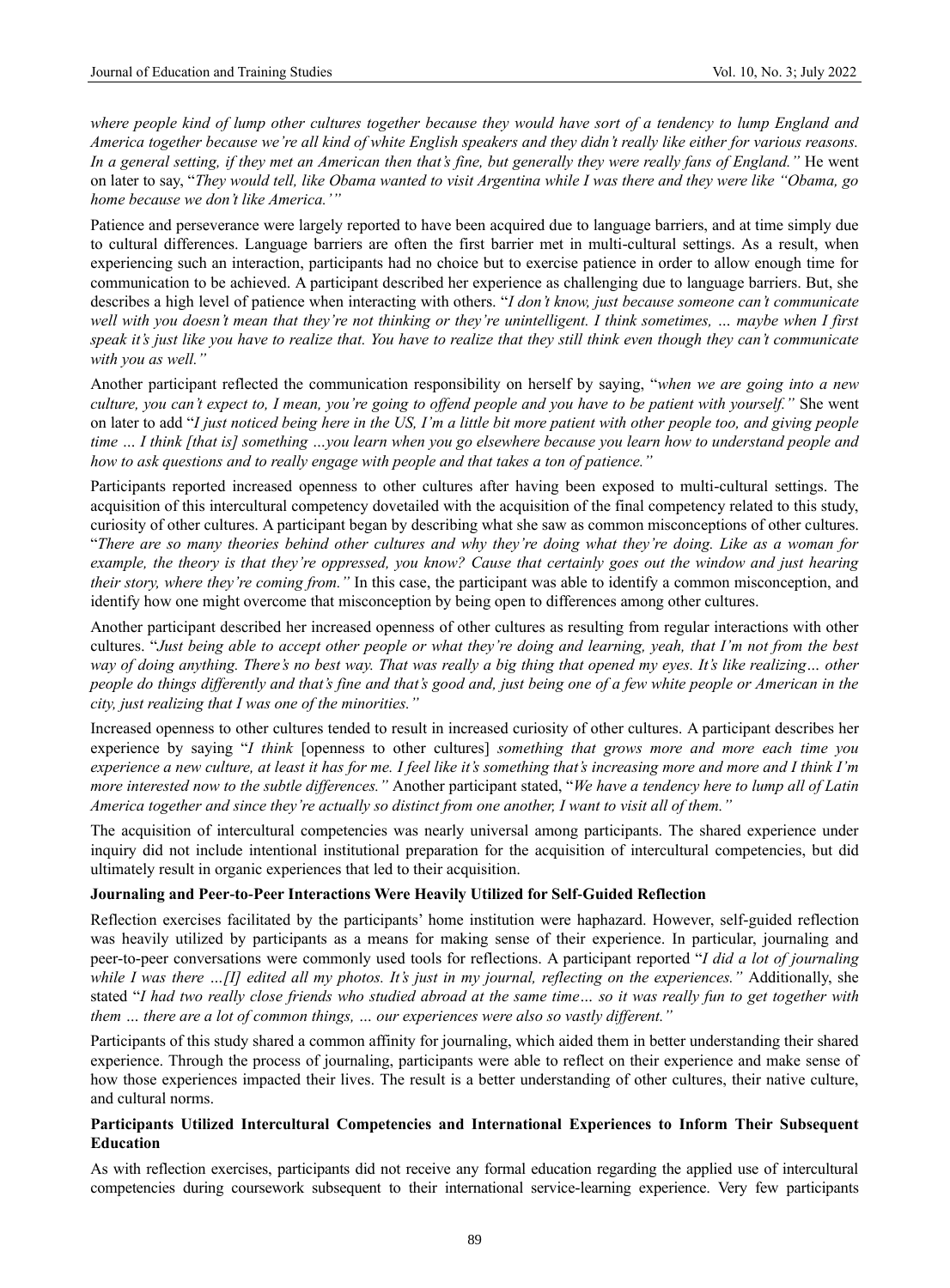realized that they had been utilizing components of their newly acquired intercultural competencies during subsequent coursework. But, once it was brought to their attention, all participants were able to identify specific instances in which they had benefited from intercultural competencies. One participant stated "*. I have a bigger better idea of what I'm accomplishing at the university. I know what classes I want to really take seriously. It's almost like applied learning."* But that statement was prefaced by her saying "*That's kind of something I've never thought to identify before. I personally recognize that first when I returned that my critical thinking skills were definitely on point."* In other words, she was able to identify changes in herself, but had not considered how those changes had impacted her educational process. Participants did not typically utilize intercultural competencies for specific assignments such as papers or projects. Rather, they used them to better contextualize the overall message of their learning process and in interactions with their peers and professors. The result for participants is a better sense of their academic experience and a contextualization of content.

**Deeper understanding of gender roles in different cultures.** Lastly, despite a total lack of inclusion in interview questions, participants voluntarily identified a better understanding of gender roles. Nearly all participants experienced some exposure to the juxtaposition of gender roles in the US and western world with those of the country in which their service-learning experience took place. Participants spoke of gender norms in a matter of fact manner, rather than in a judgmental manner. Simply put, participants were subjected to gender norms that clearly differed from their native culture. As an example, one participant described her experience by saying "*[Women] would tell me, 'You're so lucky,' … and they are talking about how it was kind of counter cultural for the husbands to try to work more with their wives. You know, with their gender roles so strict … they weren't supposed to help each other. It was … a source of shame if you had to help your wife with her chores or she help you with your role or responsibilities."*

A deeper understanding of gender norms was largely the result of service-learning experiences in developing countries. By witnessing gender norms of developing countries, participants were able to utilize self-reflection exercises and make comparisons to their native culture. As a result, this experience allowed participants a deeper appreciation and understanding for gender norms of their native culture.

## **4. Conclusions**

## **Implications for Educational Leaders and Faculty**

There is a great deal of room for improvement in preparing students for the acquisition of intercultural competencies and for a more targeted preparation in general. Intentional institutional intervention will require a high level of collaboration across disciplines. All participants are pursuing unique majors, meaning there are twelve separate disciplines represented in this study. In order to provide adequate intervention, institutions of higher education must be willing to provide pre and post-experience education cross-curricula.

Institutions providing international service-learning experiences must be able to connect these experiences with the educational process. All participants reported being left to their own devices following their experience. The result was a universal lack of understanding with regard to how the experience should shape the educational process. Rather, participants were able to identify educational benefits to the experience only after having been asked about it.

Educational leaders need to consider how the home institution assesses the experience. Second, if there is no follow-up, are students expected to utilize the outcomes of the experience? Lastly, is there an expectation that such experiences make the educational process more robust, or are they simply an opportunity for students to obtain an international experience?

Due to the high cost and time spent outside of the traditional educational setting, it would be most prudent to maximize the potential for such experiences by including: (a) pre and post-experience educational activities that include guided reflection exercises, (b) discussions that include the outcomes of international service-learning such as the acquisition of intercultural competencies, and (c) dovetailing the international experience with the educational experience to help students inform their professional decision-making process.

#### **5. Summary**

In order for the impact of service- learning to become profound, educational leaders and faculty must incorporate a better understanding of intercultural competencies, guided reflections exercises, and career coaching using, in part, the outcomes of the international service-learning experience. This can happen by facilitating pre and post-experience coursework that is cross-curricula, and intentional. Figure 1 offers a visual representation of how this might take place.